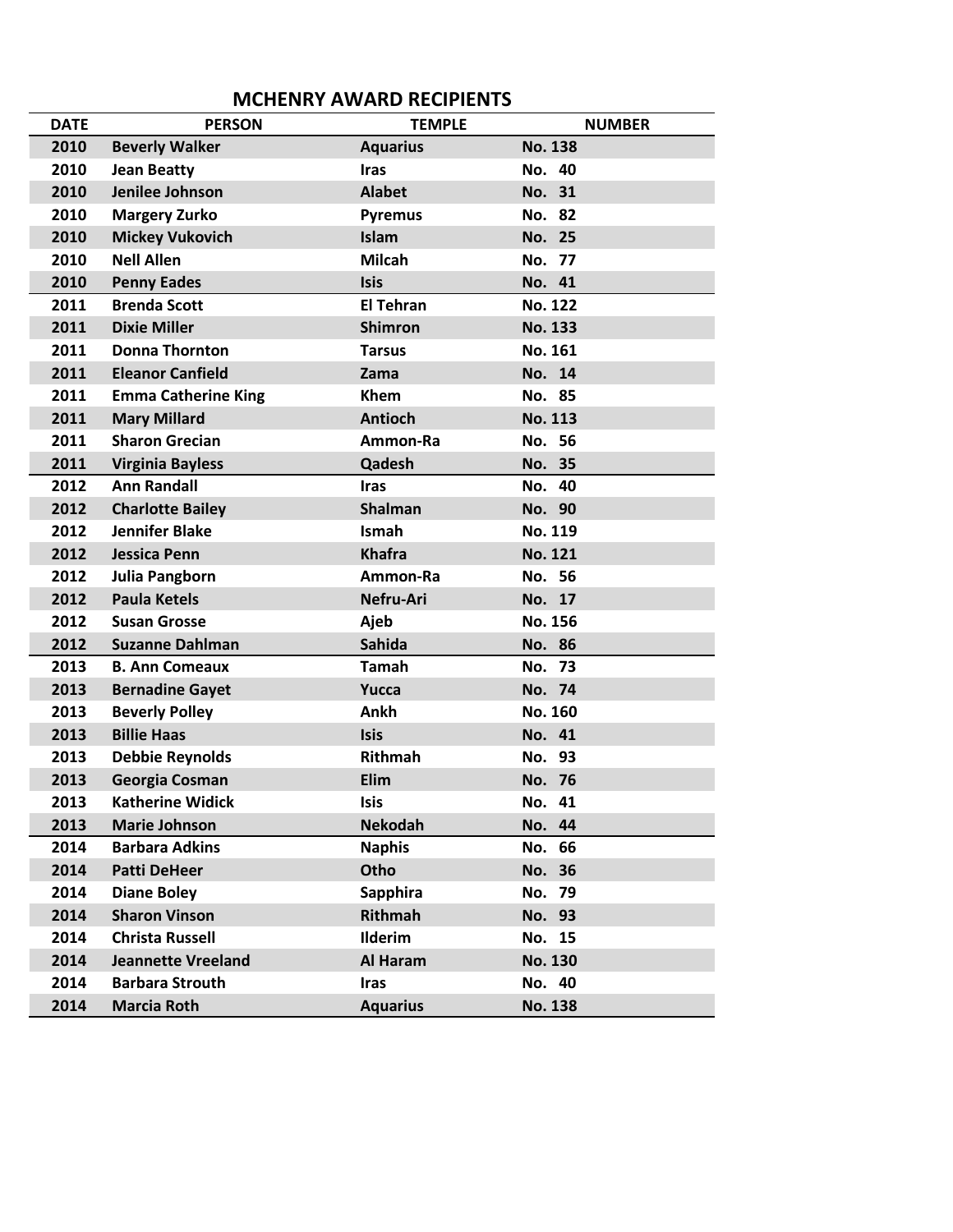| 2015 | <b>Linda Trible</b>               | <b>Isis</b>           | No. 41         |
|------|-----------------------------------|-----------------------|----------------|
| 2015 | <b>Ann Triplett</b>               | <b>Iras</b>           | <b>No. 40</b>  |
| 2015 | <b>Nancy Fuller</b>               | Sapphira              | <b>No. 79</b>  |
| 2015 | <b>Ginger Rouse</b>               | <b>Khem</b>           | No. 85         |
| 2015 | <b>Jennifer Mulkey</b>            | Aromaz-Dynasty        | No. 163        |
| 2015 | Alice Lanford (posthumous)        | <b>Nyla</b>           | <b>No. 152</b> |
| 2015 | <b>Peggy Anne Kilton</b>          | Ankh                  | No. 160        |
| 2016 | <b>Sue Berry</b>                  | <b>Hathor</b>         | <b>No. 38</b>  |
| 2016 | Delta Holloway                    | <b>Iras</b>           | <b>No. 40</b>  |
| 2016 | <b>Herbie Kay Lundquist</b>       | <b>Ruh Neb</b>        | No. 64         |
| 2016 | <b>Betty McKinney</b>             | <b>Tabéel</b>         | <b>No. 88</b>  |
| 2016 | <b>Florence Reese</b>             | <b>El Manrah</b>      | <b>No. 132</b> |
| 2016 | <b>Edna Baldwin</b>               | <b>Shimron</b>        | <b>No. 133</b> |
| 2016 | <b>Ethel Lawrence</b>             | Mat-Ta-Nah            | <b>No. 136</b> |
| 2016 | <b>Cindy Vann</b>                 | Agapa                 | No. 155        |
| 2017 | <b>Shelia Allen</b>               | <b>Shalman</b>        | No. 90         |
| 2017 | <b>Betty Bickett</b>              | <b>Merak</b>          | No. 104        |
| 2017 | <b>Naomi Clanton</b>              | Latona                | <b>No. 154</b> |
| 2017 | <b>Meredith Dondero</b>           | Tab'Itha              | <b>No. 135</b> |
| 2017 | <b>Catherine Galbreath</b>        | Aromaz-Dynasty        | <b>No. 163</b> |
| 2017 | <b>Yolanda Menandez</b>           | Elim                  | No. 76         |
| 2017 | <b>Mary Ivy</b>                   | Olana                 | <b>No. 131</b> |
| 2017 | <b>Sylvia Stanley</b>             | Sharahun              | <b>No. 127</b> |
| 2018 | Barbara Lampli                    | <b>Hatasu</b>         | No. 1          |
| 2018 | <b>Sharon Williams</b>            | <b>Uarda</b>          | No. 24         |
| 2018 | <b>Jeanette Olsen</b>             | <b>Hathor</b>         | <b>No. 38</b>  |
| 2018 | <b>Elizabeth Heffley-Sullivan</b> | Teti-Sheri            | No. 60         |
| 2018 | <b>Diane Moore</b>                | Shalman               | No. 90         |
| 2018 | <b>Debra Hopes</b>                | <b>Athaliah</b>       | No. 114        |
| 2018 | <b>Mary Ellen Lantis</b>          | Ismah                 | <b>No. 119</b> |
| 2018 | <b>Debbie Greer</b>               | <b>El Tehran</b>      | <b>No. 122</b> |
| 2019 | <b>Mary Baldwin</b>               | <b>Iras</b>           | <b>No. 40</b>  |
| 2019 | Katharyn Bracewell                | <b>El Tehran</b>      | <b>No. 122</b> |
| 2019 | <b>Sherri Bracey</b>              | Rithmah               | <b>No.93</b>   |
| 2019 | <b>Elsie Harston</b>              | <b>Neith</b>          | <b>No. 80</b>  |
| 2019 | <b>Vickie Hill</b>                | <b>Merak</b>          | <b>No. 104</b> |
| 2019 | Jackie Holloway                   | <b>Iras</b>           | <b>No. 40</b>  |
| 2019 | Donna Isabell                     | <b>Dynasty Amenna</b> | <b>No. 164</b> |
| 2019 | Jennifer Katz                     | Islam                 | <b>No. 25</b>  |